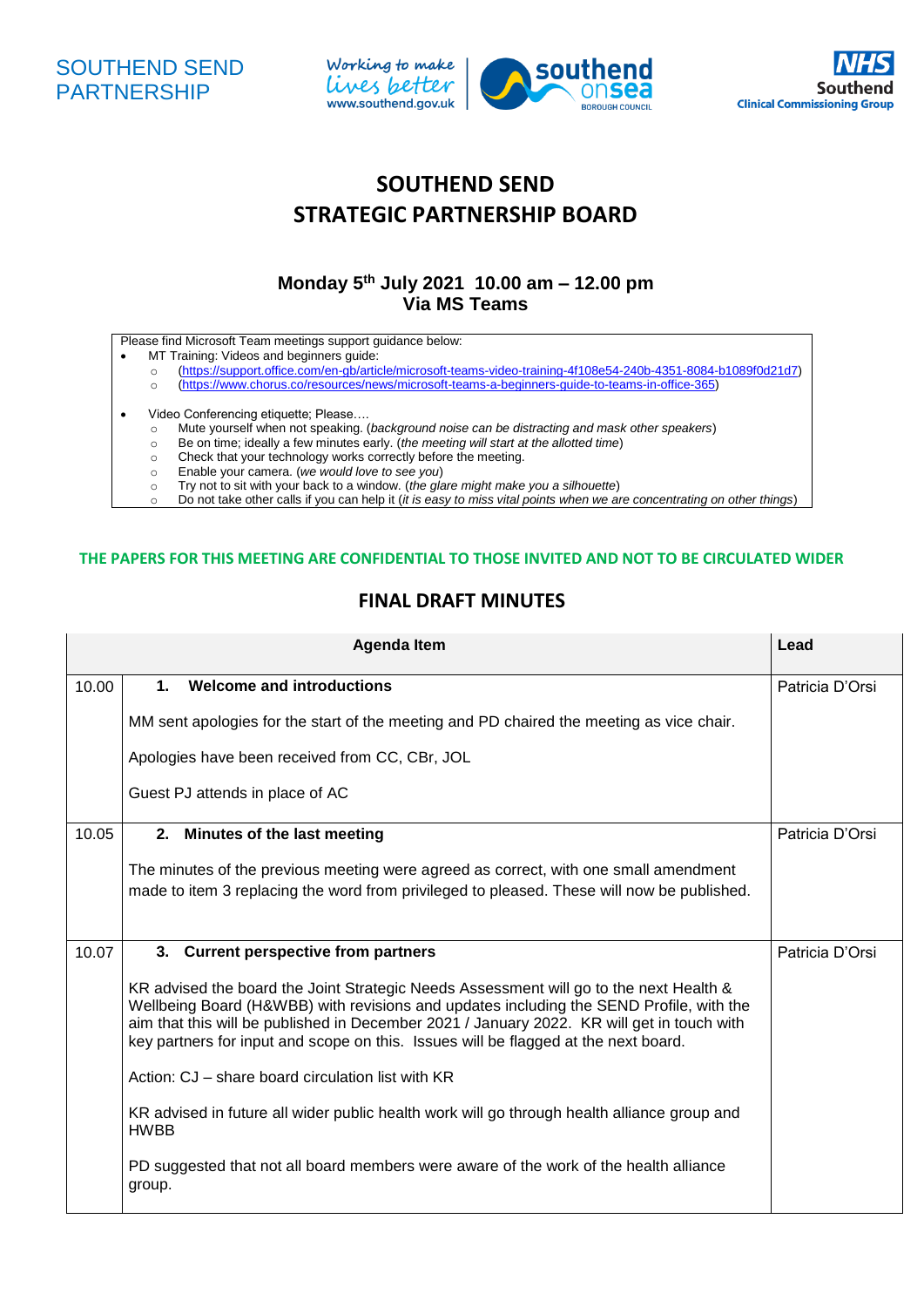|       | Action: PD to provide stakeholders oversight by circulating documents regarding place plan<br>& locality strategy. Members are invited to read through and raise any questions directly to<br><b>PD</b>                                                                                                                                                                                                                                        |                      |  |  |
|-------|------------------------------------------------------------------------------------------------------------------------------------------------------------------------------------------------------------------------------------------------------------------------------------------------------------------------------------------------------------------------------------------------------------------------------------------------|----------------------|--|--|
| 10.11 | 4. Voice of the Child<br>A report on the work and direction of the Voice of the Child task & finish group was<br>presented with the following responses to recommendations:                                                                                                                                                                                                                                                                    | <b>Jeff Banks</b>    |  |  |
|       | There is wide support for Voice of the Child to become a standing group reporting directly to<br>this board.                                                                                                                                                                                                                                                                                                                                   |                      |  |  |
|       | MM requested to see list of current members of the group to consider additional membership<br>Action: JB to provide                                                                                                                                                                                                                                                                                                                            |                      |  |  |
|       | Any requests for additional resources will be brought back to the board                                                                                                                                                                                                                                                                                                                                                                        |                      |  |  |
|       | MM agreed separate discussion was needed around the recommendation 4 of the report -<br>Action JB to provide clarity. JB offered to take the strategic lead on this work going<br>forwards. GB offered CJ to help scope the work.                                                                                                                                                                                                              |                      |  |  |
| 10.44 | 5. SEND Strategy<br>A presentation covering an update on the engagement, key themes, proposed format,<br>values and next steps for the wider consultation of the SEND Strategy was made.                                                                                                                                                                                                                                                       | Caroline<br>McCarron |  |  |
|       | Agreement was reached that the strategy should include some brief commentary to reflect<br>the area's progress and recognition of lessons learned etc.                                                                                                                                                                                                                                                                                         |                      |  |  |
|       | Agreement reached that it should focus on being a future facing document to address the<br>areas to build on. A robust action plan will need to sit beneath the strategy setting out what<br>the area will do to improve.                                                                                                                                                                                                                      |                      |  |  |
|       | Agreement that it must be accessible to families, children, and young people.                                                                                                                                                                                                                                                                                                                                                                  |                      |  |  |
|       | MM - Board members are encouraged to take updates back to the areas/sectors/teams that<br>they represent on the Board and feedback any ideas, views and suggestions into the next<br>stage of the development of the strategy.                                                                                                                                                                                                                 |                      |  |  |
|       | Action: CMc will circulate presentation slides to board members for further input / feedback                                                                                                                                                                                                                                                                                                                                                   |                      |  |  |
|       | MM - The strategy needs to be owned by this partnership board. The delivery programme<br>and action plan will be reviewed regularly at future board meetings to monitor performance<br>and to provide strategic oversight and challenge. This board needs to sign the strategy off<br>by September and it will then need to be taken through the various governance groups,<br>PCF, Education Board, Health groups, and the Council's Cabinet. |                      |  |  |
|       | Action: SEND Scrum to consider feedback, confirm the timeline in light of the this discussion<br>at the Board, include consultation and assign activity from timeline to ensure SEND Strategy<br>signed off by the Board before the end of September 2021                                                                                                                                                                                      |                      |  |  |
|       | Action: SSIF input welcomed re strapline, vision statement and the writing of a foreword                                                                                                                                                                                                                                                                                                                                                       |                      |  |  |
|       | Action: CJ to arrange a special meeting of the board over summer to look at the most recent<br>draft of the strategy before going out more widely for consultation.                                                                                                                                                                                                                                                                            |                      |  |  |
| 11.27 | 6. Self Evaluation Framework (SEF)                                                                                                                                                                                                                                                                                                                                                                                                             | Gary Bloom           |  |  |
|       | GB asked that consideration was given to the updated SEF and the draft executive<br>summary. Version 0.10 reflects updates and feedback from the SEND Summit and is<br>presented as the proposed final version of this year's SEF. It will however be reviewed and<br>updated regularly, as it is a live document.                                                                                                                             |                      |  |  |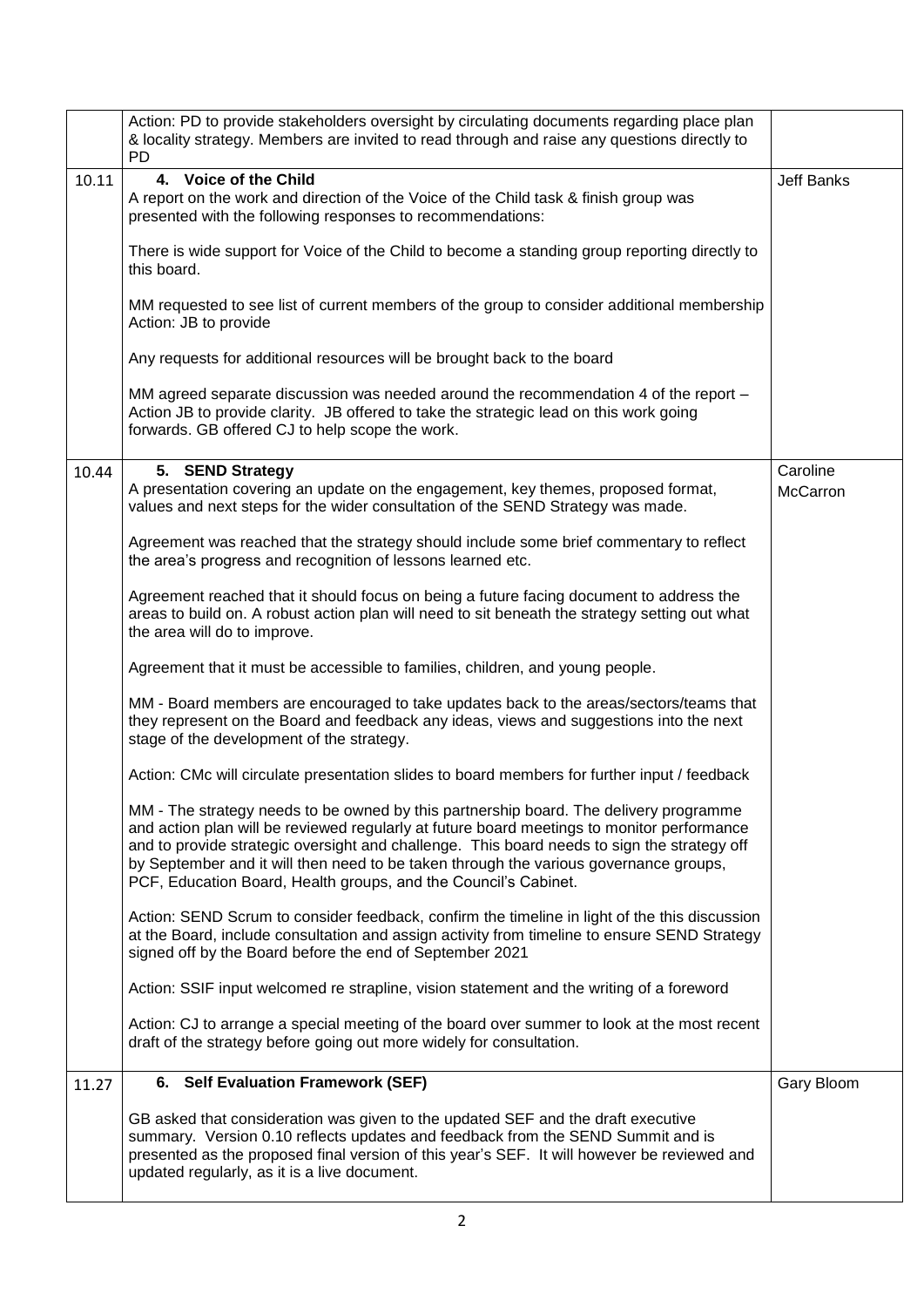|       | SD raised a question on paper 6b about attainment and the below average attainment<br>figures for Key Stage 2 - have the reasons for this been analysed and decisions on how this<br>is addressed?                                                                                               |                      |
|-------|--------------------------------------------------------------------------------------------------------------------------------------------------------------------------------------------------------------------------------------------------------------------------------------------------|----------------------|
|       | BM confirmed that the Education Board and School Performance sub group is looking at<br>attainment in detail, acknowledging the impact of the pandemic means that making<br>comparisons is difficult. BM acknowledged and agreed that families need an answer on how<br>this is being addressed. |                      |
|       | GB & SD will have further conversation outside of this meeting regarding additional<br>questions / work to take forward.                                                                                                                                                                         |                      |
|       | Board felt the SEF was still lengthy but no significant changes were requested.                                                                                                                                                                                                                  |                      |
|       | Agreed: SEF agreed and signed off.                                                                                                                                                                                                                                                               |                      |
| 11.34 | 7. Communication & Engagement Task & Finish Group                                                                                                                                                                                                                                                | Caroline             |
|       | CMc presented a short report from the Comms task & finish group regarding the priorities<br>and wider programme of communication and engagement.                                                                                                                                                 | McCarron             |
|       | CmC has arranged the next meeting in July to work through outstanding questions and<br>clarify the remit and role of the group. The next meeting will clarify omissions from<br>membership and seek proactive engagement from members.                                                           |                      |
|       | The board agreed Comms colleagues should be the expert lead / chair for this group; with a<br>suggestion that Health and SBC Comms colleagues share the chair role.                                                                                                                              |                      |
|       | Action: MM & PD will identify a comms colleague to chair the group.                                                                                                                                                                                                                              |                      |
|       | Action: Comms group to provide regular updates to the board                                                                                                                                                                                                                                      |                      |
| 11.43 | 8. SEND Operations Group highlight report                                                                                                                                                                                                                                                        | <b>Brin Martin</b>   |
|       | BM spoke to the highlight report; with particular focus and reference to the recent Ofsted<br>and CQC revisit.                                                                                                                                                                                   |                      |
|       | Board acknowledged the revisit findings and recognition of improvements made across the<br>area. Work is continuing to address the outstanding Written Statement of Action area.                                                                                                                 |                      |
|       | No further comments or questions were made about the report.                                                                                                                                                                                                                                     |                      |
| 11.48 | 9. Joint Commissioning Group Highlight report                                                                                                                                                                                                                                                    | Caroline             |
|       | CMc spoke to the highlight report.                                                                                                                                                                                                                                                               | McCarron             |
|       | PD asked that Priority 1 moved at pace and requested that this is discussed at the next<br>board.                                                                                                                                                                                                |                      |
|       | Action - Move Joint Commissioning Group Highlight report further up the agenda and allow<br>bit more time for discussion as this is an area of concern. Board need to be clear of the<br>challenges.                                                                                             |                      |
| 11.53 | 10. Actions and feedback:                                                                                                                                                                                                                                                                        | <b>Michael Marks</b> |
|       | a) Review Action Log                                                                                                                                                                                                                                                                             |                      |
|       | b) Feedback/actions to other SEND Governance Groups not covered by action log                                                                                                                                                                                                                    |                      |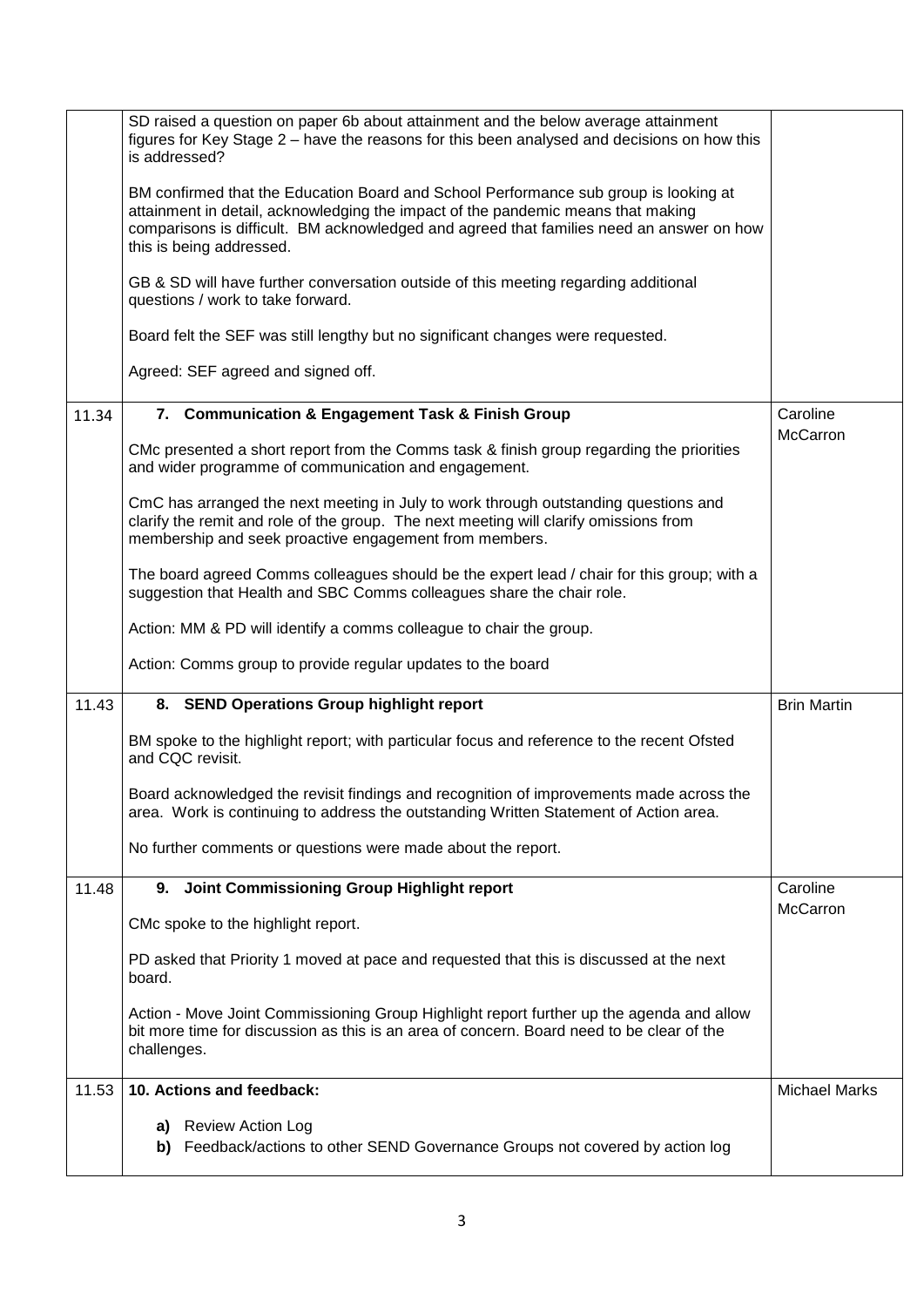| 11.58                                | 11. Any other business                                                                                                                                                                                                                     |  |  |  |
|--------------------------------------|--------------------------------------------------------------------------------------------------------------------------------------------------------------------------------------------------------------------------------------------|--|--|--|
|                                      | Board agreed that members will be sent a link to access the papers and the agenda for<br>meetings which are hosted on the SBC democracy site in advance of the meeting. Papers<br>can be sent separately by email upon individual request. |  |  |  |
|                                      | MM advised that a special council meeting is taking place next week to consider the motion<br>for a SEND review. MM will provide a verbal update at the next board meeting on this.                                                        |  |  |  |
|                                      | PD agreed to speak to SSIF and JM regarding the development work of the Lighthouse task<br>& finish group.                                                                                                                                 |  |  |  |
| 1. Future meetings and agenda items: |                                                                                                                                                                                                                                            |  |  |  |
|                                      | Dates and times of future meetings:<br>05/10/2021 12 - 2pm<br>$16/11/2021$ 10am - 12<br>$06/01/2022$ 10am $-12$<br>$01/03/2022$ 10am - 12<br>17/05/2022 10am - 12<br>$05/07/2022$ 10am - 12                                                |  |  |  |
| 12.02                                | <b>Close</b>                                                                                                                                                                                                                               |  |  |  |

| <b>Attendance</b>   |                             |                                                              |                                |            |
|---------------------|-----------------------------|--------------------------------------------------------------|--------------------------------|------------|
|                     | <b>Name</b>                 | <b>Job Title</b>                                             | Organisation                   |            |
| Chair               | <b>Michael Marks</b>        | Executive Director, Public Health and Children's<br>Services | Southend Borough Council       | <b>MM</b>  |
| <b>Deputy Chair</b> | Patricia D'Orsi             | <b>NHS Alliance Director</b>                                 | NHS Southend CCG               | PD         |
|                     | Amanda Wiley                | Primary School Head Representative                           | <b>Blenheim Primary School</b> | AW         |
|                     | <b>Brin Martin</b>          | Director of Learning                                         | Southend Borough Council       | <b>BM</b>  |
|                     | Caroline<br><b>McCarron</b> | Associate Director of Integration and<br>Partnerships        | NHS Southend CCG               | <b>CM</b>  |
|                     | Gary Bloom                  | Head of SEND                                                 | Southend Borough Council       | GB         |
|                     | Jackie Mullan               | Special School Head Representative                           | <b>SEN Trust Southend</b>      | JM         |
| <b>Members</b>      | <b>Jeff Banks</b>           | Director                                                     | A Better Start Southend        | <b>JB</b>  |
|                     | Samantha Delve              | Secretary                                                    | Southend SEND Indep. Forum     | JR.        |
|                     | John O'Loughlin             | Director of Children's Services                              | Southend Borough Council       | <b>JOL</b> |
|                     | Krishna<br>Ramkhelawon      | Director of Public Health                                    | Southend Borough Council       | <b>KR</b>  |
|                     | Owen Richards               | <b>Chief Officer</b>                                         | Healthwatch                    | <b>OR</b>  |